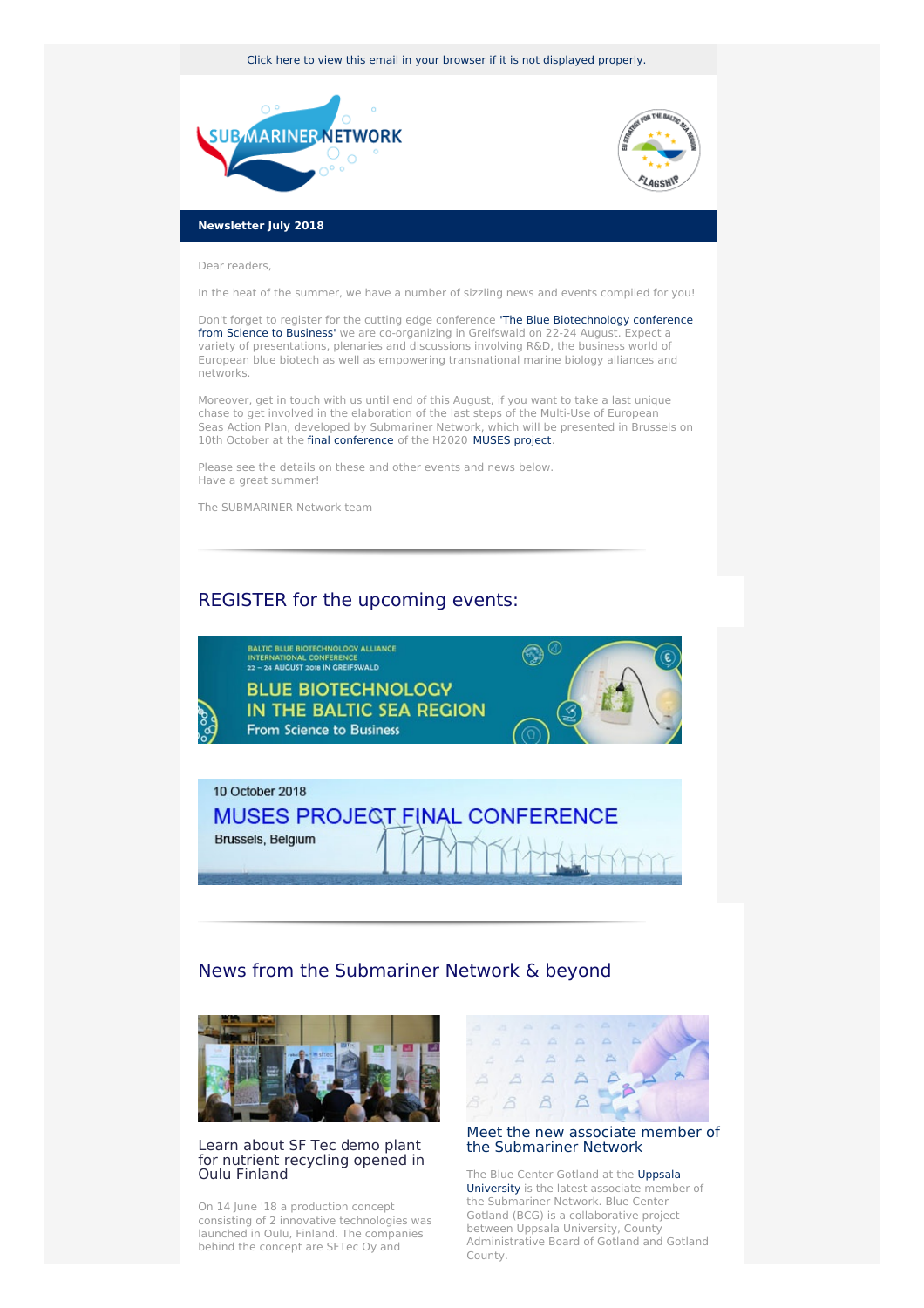Rakeistus Oy. Soon they will start producing new fertilizers from recycled organic sludges with the help of the National Resources Institute Finland. The demo plant can handle, e.g. residue from a biogas plant, different kinds of manure and wastewater sludges. The process consists of drying (SFTec) and granulation (Rakeistus) of materials with the companies' patented technologies.

**[Read](https://www.submariner-network.eu/projects/balticbluebioalliance/alliance-news/353-demoplant-for-nutrient-recycling-opened-in-oulu-finland) more**



#### Get involved: elaboration of the MUSES Action Plan reaching its final stage

The elaboration of the Action Plan on the multi-use of European seas is currently ongoing. If you would like to provide suggestions on the Action Plan, comment on some of the project reports, or present your [perspective](https://www.submariner-network.eu/news/general-news/338-save-the-date-muses-project-final-conference) on multi-use at the final MUSES conference - get in touch with us at: <il@submariner-network.eu>

**[Read](https://www.submariner-network.eu/projects/balticrim/balticrim-news-2/348-balticrim-experts-at-the-muses-workshop-in-venice-strategic-outreach-to-other-maritime-spa-tial-planning-initiatives) more**



## [Sustainable](https://www.sukower.de/index.html) catfish skin from Germany available for sale

The catfish farm from Greifswald (Northern Germany) offers catfish skins for a very attractive price. If you are interested in purchasing this material for e.g. upcycling it into fashion items or other uses, please contact Efthalia Arvaniti at [ea@submariner-network.eu]( ea@submariner-network.eu)



### Listen to the podcast on the future food [sources:](http://tr.anpdm.com/track?t=c&mid=21643111&uid=1319947679&&&https%3A%2F%2Fwww.dr.dk%2Fradio%2Fp1%2Fkulturen-pa-p1%2Fkulturen-pa-p1-77%3Futm_campaign%3Dunspecified%26utm_content%3Dunspecified%26utm_medium%3Demail%26utm_source%3Dapsis-anp-3%23!01%3A40%3A22) peas, beans and micro algae

The podcast (in Danish) is about the work conducted by the Danish Technological Institute (DTI) with peas, beans and micro algae. DTI aims to develop new protein forms based on the use of peas, beans and micro algae. You can listen to the contribution [here](http://tr.anpdm.com/track?t=c&mid=21643111&uid=1319947679&&&https%3A%2F%2Fwww.dr.dk%2Fradio%2Fp1%2Fkulturen-pa-p1%2Fkulturen-pa-p1-77%3Futm_campaign%3Dunspecified%26utm_content%3Dunspecified%26utm_medium%3Demail%26utm_source%3Dapsis-anp-3%23!01%3A40%3A22)

**[Read](http://tr.anpdm.com/track?t=c&mid=21643111&uid=1319947679&&&https%3A%2F%2Fwww.dr.dk%2Fradio%2Fp1%2Fkulturen-pa-p1%2Fkulturen-pa-p1-77%3Futm_campaign%3Dunspecified%26utm_content%3Dunspecified%26utm_medium%3Demail%26utm_source%3Dapsis-anp-3%23!01%3A40%3A22) more**



We are looking forward to a successful collaboration in aquaculture and other exciting areas.



## Innovative ideas:  $CO<sub>2</sub>$  as a resource & the antibacterial effect of marine organisms

['Maresome'](https://www.submariner-network.eu/projects/balticbluebioalliance/alliance-cases/maresome-innovative-products-with-antibacterial-and-wound-healing-effects-on-a-base-of-marine-organisms) case: learn about innovative products with antibacterial and wound healing effects on a base of marine organisms [here](https://www.submariner-network.eu/projects/balticbluebioalliance/alliance-cases/maresome-innovative-products-with-antibacterial-and-wound-healing-effects-on-a-base-of-marine-organisms)

['Power]( https://www.submariner-network.eu/projects/balticbluebioalliance/alliance-cases/power-algae) Algae' case: check out how to turn CO<sub>2</sub> from waste into resource with the help of micro algae [here]( https://www.submariner-network.eu/projects/balticbluebioalliance/alliance-cases/power-algae)

#### **Read more about the [ALLIANCE](https://www.submariner-network.eu/projects/balticbluebioalliance/alliance-cases) cases here**



#### Watch: a [successful](https://www.submariner-network.eu/projects/balticbluegrowth/baltic-blue-growth-news/334-a-successful-first-harvest-season-in-sankt-anna-sweden) first mussel harvest season at Sankt Anna farm in Sweden (VIDEO)

Mats Emilsson, local mussel farmer, fisher & entrepreneur, has harvested 65 tons mussels! Watch a video about Mats success story [here](https://www.submariner-network.eu/projects/balticbluegrowth/baltic-blue-growth-news/334-a-successful-first-harvest-season-in-sankt-anna-sweden) Check out the [upcoming](https://www.submariner-network.eu/events/137-workshop-on-the-best-mussel-farming-practice-in-the-baltic-sea) workshop on the best mussel farming practice in the Baltic Sea, to take place in Sweden in October.



#### Save the date: Upcoming mussel [stakeholder](https://www.submariner-network.eu/events/137-workshop-on-the-best-mussel-farming-practice-in-the-baltic-sea) event, 3-4 October '18

Check out the Submnet events [calendar](https://www.submariner-network.eu/events) for updates on the [upcoming](https://www.submariner-network.eu/events/137-workshop-on-the-best-mussel-farming-practice-in-the-baltic-sea) workshop on the best mussel farming practice in the Baltic Sea, to take place in Sweden in October.



## Check out the Global Wind Atlas now [widely](http://www.vindenergi.dtu.dk/english/news/2018/06/the-global-wind-atlas-is-widely-used-across-the-world?id%3D9aa9019b-6ff8-4212-9f0b-2ab0adb8137e) used across the world

The Global Wind Atlas has been accessed in over 200 countries from all over the world. Further developments of the atlas are planned for 2018 and 2019.

**[Read](http://www.vindenergi.dtu.dk/english/news/2018/06/the-global-wind-atlas-is-widely-used-across-the-world?id%3D9aa9019b-6ff8-4212-9f0b-2ab0adb8137e) more**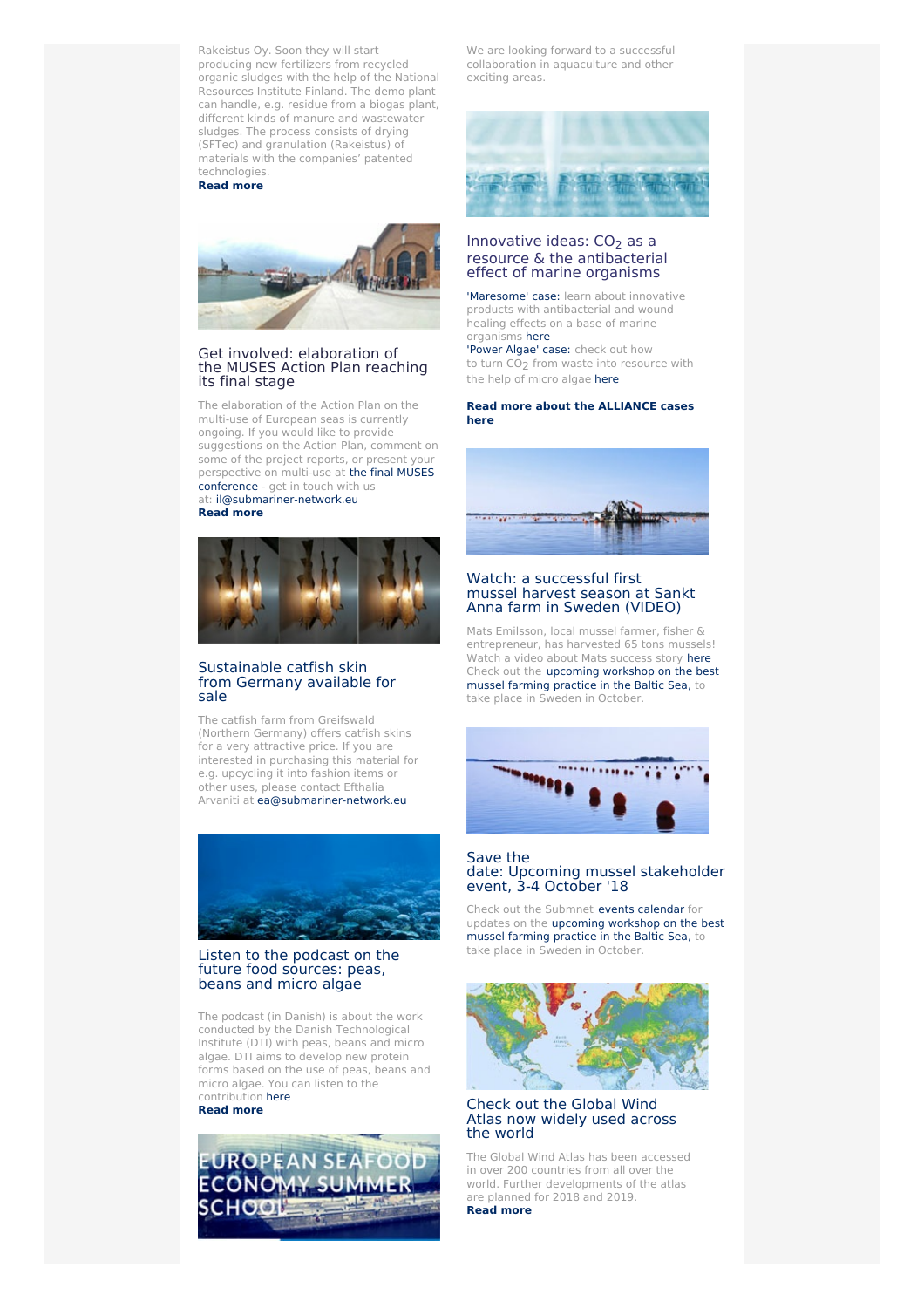### APPLY NOW: European Seafood Economy Summer School, 6- 10 August, in [Bremerhaven](https://www.submariner-network.eu/events/135-european-seafood-economy-summer-school) (Germany).

Are you interested on updating your knowledge on the European seafood sector? Are you a young professional or researcher in the seafood sector, a business or finance student?

The course will offer a general outlook on the current challenges of a highly internationalized sector whilst developing the skills needed to build a career in the seafood sector. The program aims to provide participants with the latest analysis of the value chain, international trade or market research, while offering practical insights on the development of business and marketing proposals adapted to the particularities of the seafood sector.

**[Read](https://www.submariner-network.eu/events/135-european-seafood-economy-summer-school) more**



## Read the new publication: Nordic Bioeconomy [Programme:](http://norden.diva-portal.org/smash/record.jsf?pid=diva2%3A1222743&dswid=5455) 15 Action Points for Sustainable Change

The Nordic Bioeconomy Programme combines environmental, social and economic ambitions for a more sustainable Region. The bioeconomy is of fundamental importance to the national economies of the Nordic countries, and is especially important for rural development in large parts of the region. The programme aims to create new industries and value chains, as well as facilitating and guiding the transition of bio-based industries to technology advanced industries, and to optimise the production and value creation of biomass.

**[Read](http://norden.diva-portal.org/smash/record.jsf?pid=diva2%3A1222743&dswid=5455) more**

# [Upcoming](https://www.submariner-network.eu/events) events

22-24 [August](https://www.submariner-network.eu/projects/balticbluebioalliance/conference) 2018 **Baltic Blue [Biotechnology](https://www.submariner-network.eu/projects/balticbluebioalliance/conference) Alliance Conference**, Greifswald, Germany.

25-29 [August](https://www.submariner-network.eu/events/96-aqua-2018) **AQUA 2018,** [Montpellier,](https://www.submariner-network.eu/events/96-aqua-2018) France.

29-30 [August](http://scholar.wmu.se/oceanstrends) 2018 **[OceansTrends](http://scholar.wmu.se/oceanstrends) 2018 Seminar**, Malmö, Sweden.

5 [September](https://cpmr-baltic.org/maritime/save-the-baltic-sea-for-real-event-at-the-european-parliament/2531/) 2018 **Save the Baltic Sea for real,** European [Parliament,](https://cpmr-baltic.org/maritime/save-the-baltic-sea-for-real-event-at-the-european-parliament/2531/) Brussels, Belgium.

11 [September](https://www.submariner-network.eu/events/139-smart-blue-regions-project-workshop-at-the-26th-bsssc-annual-conference) 2018 **Smart Blue Regions project workshop at the 26th BSSSC Annual [Conference,](https://www.submariner-network.eu/events/139-smart-blue-regions-project-workshop-at-the-26th-bsssc-annual-conference)** Gdansk, Poland

19-20 [September](https://cpmr-baltic.org/maritime/save-the-baltic-sea-for-real-event-at-the-european-parliament/2531/) 2018 **Algae Tech [Conference](https://cpmr-baltic.org/maritime/save-the-baltic-sea-for-real-event-at-the-european-parliament/2531/)**, Munich, Germany.

25 September 2018 **SUBMARINER Network General Assembly**, Kiel, Germany.

26-27 [September](https://lsb2018.com/about/) 2018 **Life Sciences Baltics 2018**, Vilnius, [Lithuania.](https://lsb2018.com/about/)

2-4 [October](https://biomarine.org/events/6272) 2018 **Baltic Blue [Biotechnology](https://biomarine.org/events/6272) roadshow**, Cascais, Portugal.

3-4 [October](https://www.submariner-network.eu/events/137-workshop-on-the-best-mussel-farming-practice-in-the-baltic-sea) 2018 **[Workshop](https://www.submariner-network.eu/events/137-workshop-on-the-best-mussel-farming-practice-in-the-baltic-sea) on the best mussel farming practice in the Baltic Sea**, Borgholm, Öland Sweden

8-11 [October](https://www.submariner-network.eu/events/133-european-week-of-regions-and-cities) 2018 **[European](https://www.submariner-network.eu/events/133-european-week-of-regions-and-cities) Week of Regions and Cities**, Brussels, Belgium.

10 [October](https://www.submariner-network.eu/news/general-news/338-save-the-date-muses-project-final-conference) 2018 **MUSES project final [conference](https://www.submariner-network.eu/news/general-news/338-save-the-date-muses-project-final-conference)**, Brussels, Belgium

10-11 [October](http://www.algecenterdanmark.dk/conferences/nordic-seaweed-conference-2018.aspx) 2018 **NORDIC SEAWEED [CONFERENCE](http://www.algecenterdanmark.dk/conferences/nordic-seaweed-conference-2018.aspx) 2018,** Grenaa, Denmark.

6-7 [November](https://www.submariner-network.eu/events/134-seagriculture-2018-7th-international-seaweed-conference) 2018 **[Seagriculture](https://www.submariner-network.eu/events/134-seagriculture-2018-7th-international-seaweed-conference) 2018. 7th International Seaweed Conference** , Galway, Ireland.

21-23 [November](https://eoosconference2018.eu/conference-programme) 2018 **Evolving EOOS: connecting [communities](https://eoosconference2018.eu/conference-programme) for end-to-end solutions**, Brussels, Belgium.

Please visit our website for more [upcoming](https://www.submariner-network.eu/events) events [https://www.submariner](https://www.submariner-network.eu/events)network.eu/events